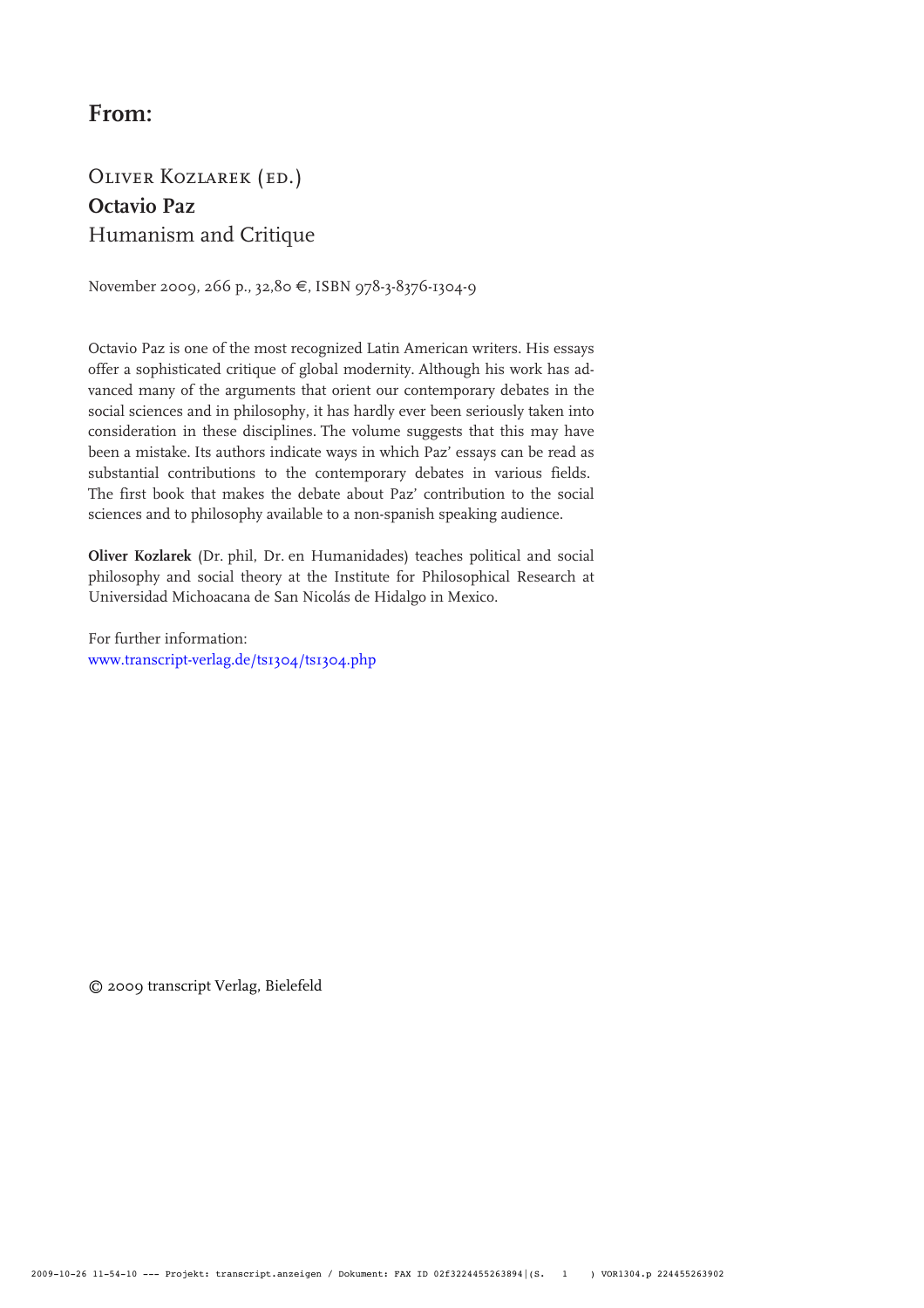## Content

| OLIVER KOZLAREK        |  |
|------------------------|--|
|                        |  |
| <b>OLIVER KOZLAREK</b> |  |
| Introduction:          |  |
|                        |  |

## **Part I: The Critical Theory of Octavio Paz**

| ALFONS SÖLLNER                                              |    |
|-------------------------------------------------------------|----|
| Theodor W. Adorno and Octavio Paz -                         |    |
| A Comparison of their Early Cultural-Philosophical Writings |    |
|                                                             | 19 |
| <b>OLIVER KOZLAREK</b>                                      |    |
| Theodor W. Adorno and Octavio Paz:                          |    |
|                                                             |    |
| YVON GRENIER                                                |    |
| Socialism in One Person:                                    |    |
|                                                             |    |
| RUBÉN GALLO                                                 |    |
|                                                             |    |
|                                                             |    |
| Part II: Paz and the 'Privileges of Sight'                  |    |

| BOLÍVAR ECHEVERRÍA |  |
|--------------------|--|
|                    |  |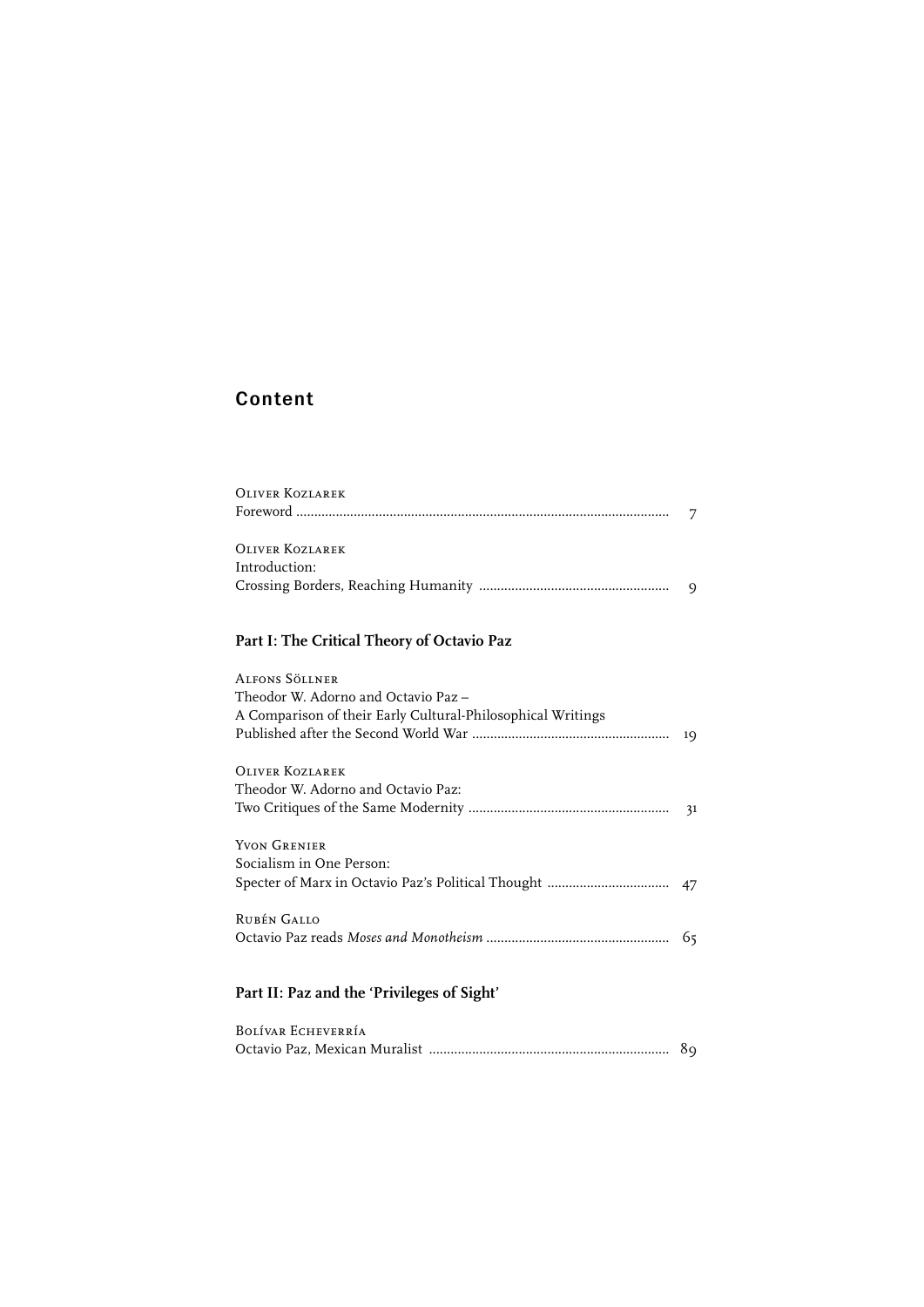| ROLANDO VÁZQUEZ<br>On Visual Modernity and Poetic Critique,                    |     |
|--------------------------------------------------------------------------------|-----|
|                                                                                |     |
| JUAN ALVAREZ-CIENFUEGOS FIDALGO                                                | 111 |
| <b>Part III: Octavio Paz and Social Sciences</b>                               |     |
| <b>OLIVER KOZLAREK</b>                                                         |     |
|                                                                                |     |
| <b>JORGE CAPETILLO-PONCE</b>                                                   |     |
| The Walls of the Labyrinth:                                                    |     |
| Mapping Octavio Paz's Sociology through Georg Simmel's Method  155             |     |
|                                                                                |     |
| LILIANA WEINBERG                                                               |     |
| Luz inteligente:                                                               |     |
| The Anthropological Dimension in Octavio Paz's First Essays  179               |     |
| Part IV: Octavio Paz and Philosophy                                            |     |
|                                                                                |     |
| HUGO MORENO<br>Octavio Paz's Poetic Reply to Hegel's Philosophical Legacy  217 |     |
| <b>XAVIER RODRÍGUEZ LEDESMA</b>                                                |     |
| To Hear the Inaudible, To See the Imperceptible:                               |     |
|                                                                                |     |
| JULIANA GONZÁLEZ VALENZUELA                                                    |     |
|                                                                                |     |
|                                                                                |     |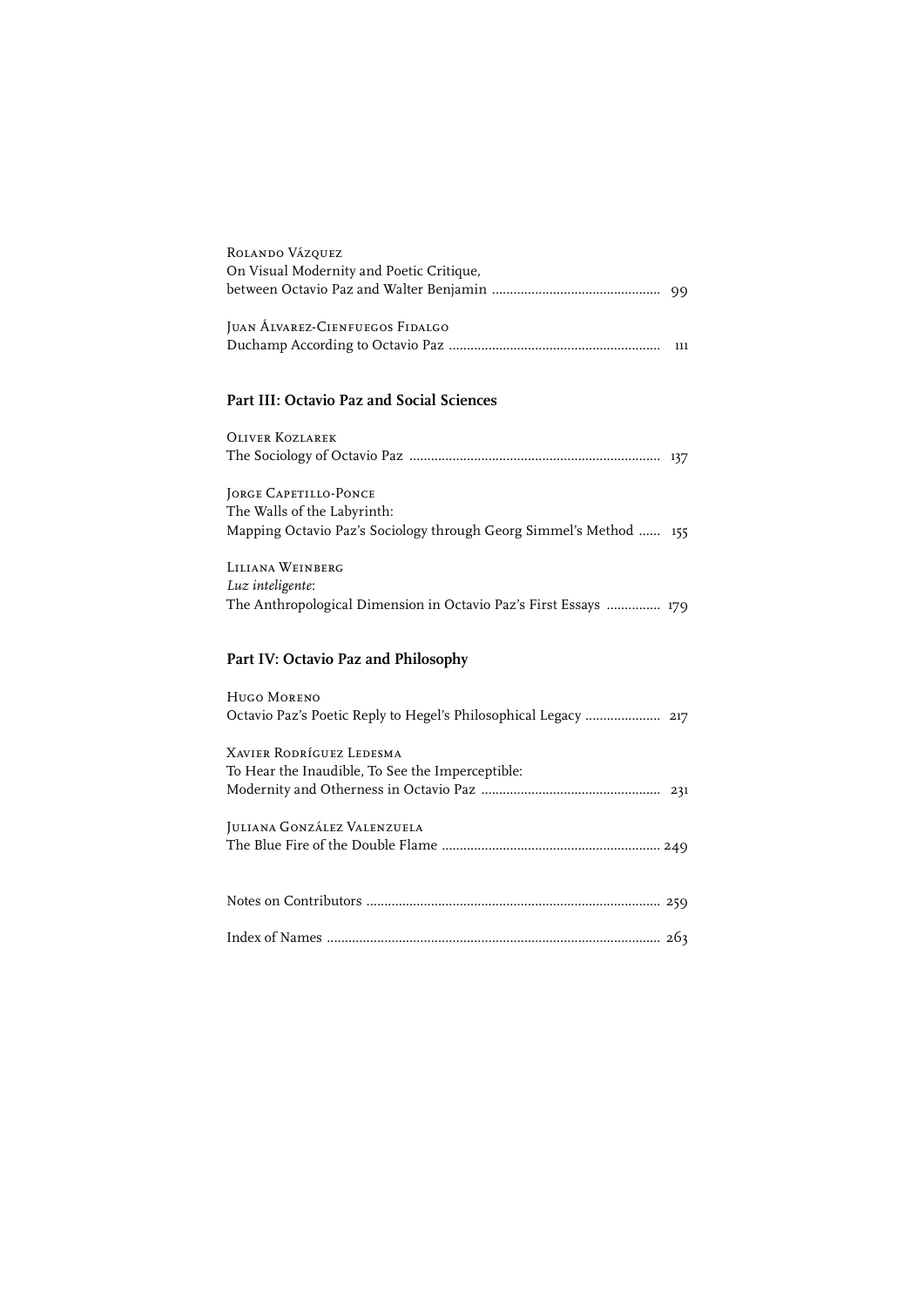### Foreword

#### Oliver Kozlarek

Edward Said once wrote:

Humanism, I strongly believe, must excavate the silences, the world of memory, of itinerant, barely surviving groups, the places of exclusion and invisibility, the kind of testimony that doesn't make it into reports but which is increasingly about whether an overexploited environment, sustainable small economies and small nations, and marginalized peoples outside as well as inside the maw of the metropolitan center can survive the grinding down and flattening out and displacement that are such prominent features of globalization (Said 2004: 81-82).<sup>1</sup>

It is precisely through its willingness to "excavate" the legacies of forgotten or even vanished cultures and civilizations that humanism becomes practical.

This book is about the Mexican poet and writer Octavio Paz (1914-1998). Although Paz was one of the most prominent and internationally recognized Latin American authors of the 20<sup>th</sup> century, who was awarded the Nobel Prize for Literature in 1990, and saw his work translated into many languages, neither he himself nor his works have yet received the attention they so richly deserve.

By showing that Paz's work combines a strong commitment to modernity and critique with a similarly strongly felt commitment to humanism, it will become evident that he could well be considered an important *spiritus rector* of our era of globalization.

This book is the result of my collaboration in the project "Humanism in the Era of Globalization, an Intercultural Dialogue on Culture, Humanity, and Values," in which I participated as a Visiting Fellow in 2007 and 2008. The project is organized by the Institute for Advanced Study in the Humanities (Kulturwissenschaftliches Institut – KWI) in Essen (Germany), in close cooperation with the neighboring universities of Bochum, Dortmund, and Duisburg-Essen, and is sponsored by the Stiftung Mercator in Essen. I owe

<sup>1 |</sup> Edward W. Said (2004): *Humanism and Democratic Criticism*, New York: Columbia University Press.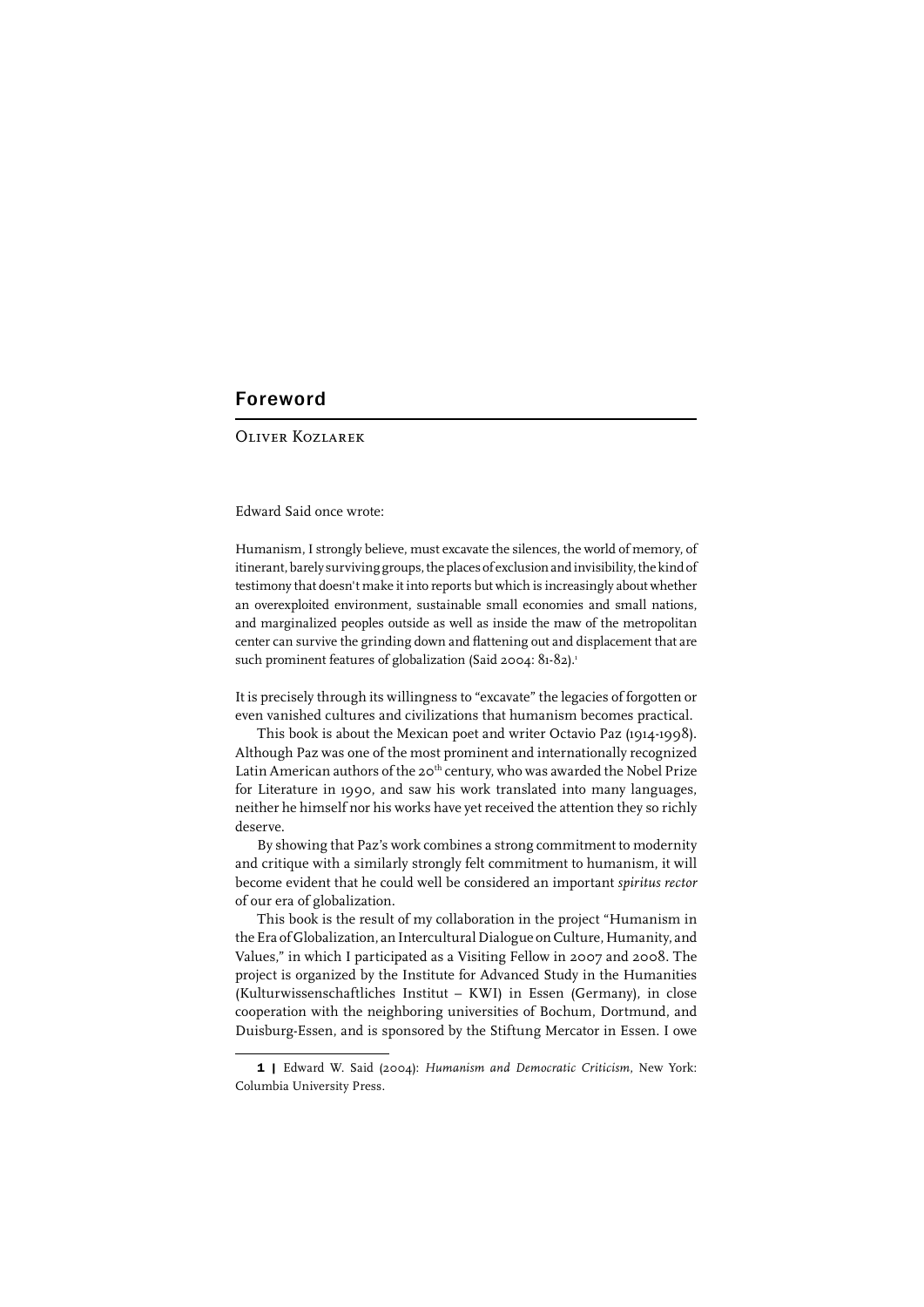a debt of gratitude to all those institutions and especially to the people who represent them.

Special thanks go to Angelika Wulff who worked tirelessly on bringing the different chapters into the homogenous form of a manuscript, to Shari Gilbertsen in Germany for the revisions of the English versions, and to Paul Kersey in Mexico whose skills as a translator and copy editor are invaluable. I would also like to thank Birgit Klöpfer from transcript for her patience and professional support. I am also grateful to Henner Laass for his help with the manuscript.

I wish I could express in words how grateful I am to Jörn Rüsen. He is not only the Director of the project, but also a grand human being who taught me what humanism is really all about: seeing and bringing out the best in every human being.

Morelia, August 2009 *Oliver Kozlarek*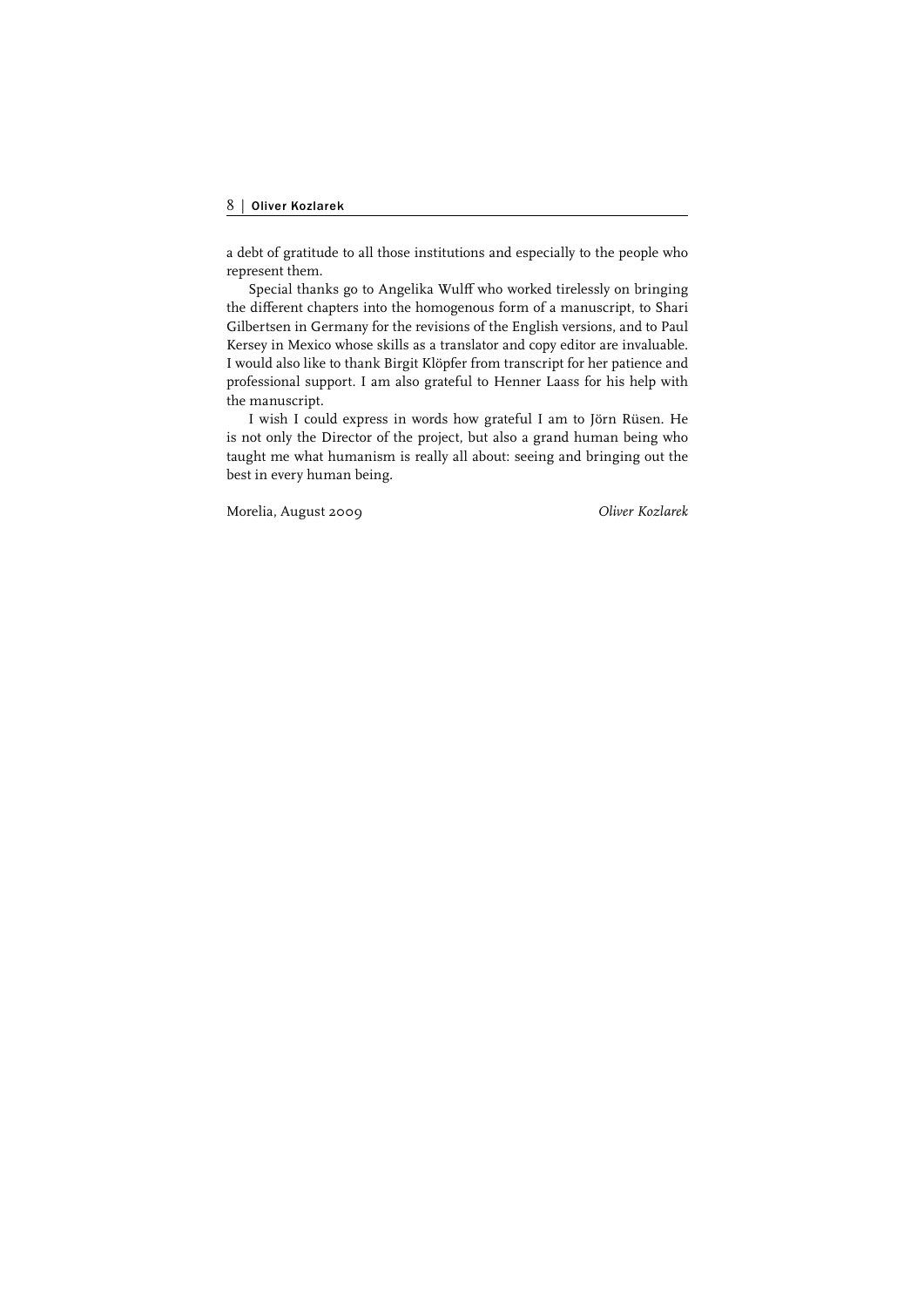#### Introduction:

### Crossing Borders, Reaching Humanity

Oliver Kozlarek

In the preface of the first volume of his *Complete Works* (*Obras Completas*),<sup>1</sup> Octavio Paz (1914-1998) wrote:

[I] do not feel able to choose among my writings. Their diversity intimidates me: poems, art criticism and literature, a biography which is, at the same time, a study of literature and a picture of history, essays about topics of morals and politics, notes and articles on issues and concerns of our time, digressions, glosses (Paz 1994a: 15).<sup>2</sup>

Indeed, Paz's work is intimidating! Its scope, in terms of both topics and forms, is difficult for the conventional academic disciplines to deal with. Literary scholars may be intrigued by the fact that Paz preferred essays over novels, while those interested in his poetry may be irritated by his essays which take up questions that are deemed the reserve of the social sciences or philosophy. Finally, social scientists and philosophers who may be interested in his essays could feel discouraged by the fact that Paz was not an academic peer.

This, of course, does not mean that nobody has actually written about his extensive and, as Paz himself thought, "intimidating" *oeuvre*. Just a short time ago, an anthology with some of the texts that can be considered milestones in the history of the critique of Paz's work was published. The editor, Enrico Mario Santí, writes: "It is difficult to find another author to whom so much attention has been paid" (Santí 2009: 11). This may well be true. The book itself, with its 700 pages, is an impressive piece of evidence of the many reactions that the Mexican Nobel Prize winner from 1990 has provoked. However, it also evidences something else: a sort of perplexity.

<sup>1 |</sup> The *Obras Completas* are published in 15 volumes and include Paz's poems, essays and interviews.

<sup>2 |</sup> Translations by Oliver Kozlarek.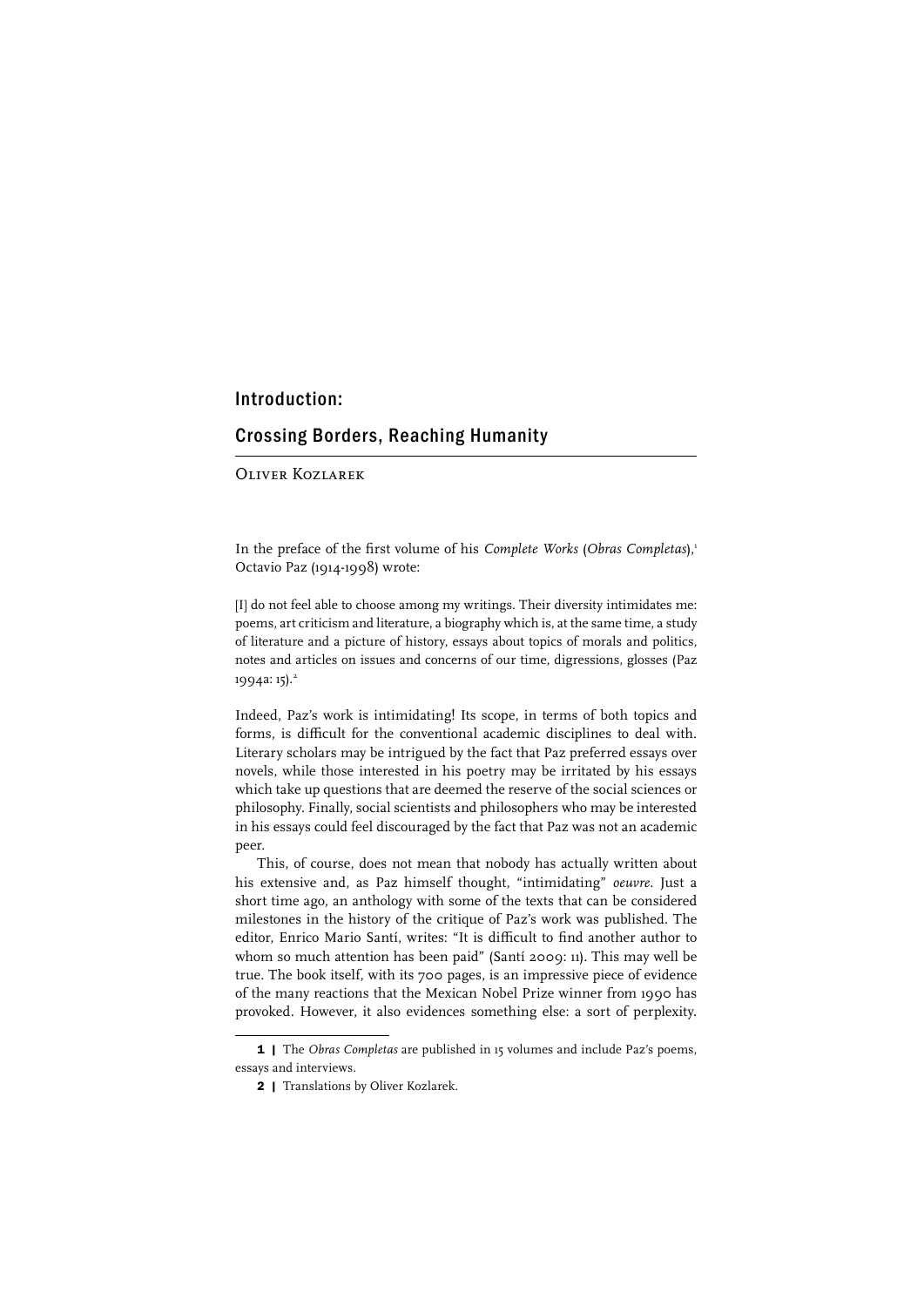It is not that the many words about Paz that Santí's book recapitulates are not eloquent but, rather, that many of them seem like so many echoes of isolated ideas that this celebrated Mexican man of letters expounded during his prolific life.

Was Paz then an opportunist, someone who discussed whatever seemed to be fashionable at a given point in time? Was he an eclectic who cared little for coherence? Without wishing to suggest that Paz left his readers a hermetically-sealed "system" of any kind, I do think that there are two especially strong and omnipresent guiding principles that oriented his thought in all the different manners in which he chose to express it: *humanism* and *critique*. Thus, one of the objectives of this book is to show that it is, above all, the unity of this double principle that may be understood as a key to Paz's thought, and that it is this quality that makes it so relevant to many of our contemporary concerns.

As I said above, much has been written about Paz and his work, but it is also true that outside of the Spanish speaking/reading world the situation is quite different. Certainly, Paz belongs to the elite of the international republic of letters. Much of his work has been translated into many languages (including English and German), but the potential significance of his contributions for many of the contemporary debates that dominate the social sciences and the humanities has not yet truly been appreciated.

A prime example is Jürgen Habermas' commentary on Paz: In his "Modernity: An Unfinished Project,"<sup>3</sup> Habermas manifests that he felt that they were kindred spirits in the defense of modernity at a time when many were ready to abandon the "project" that he himself had so energetically stood for. He calls Paz a "*Parteigänger der Moderne*" (party follower of modernity) (Habermas 1990: 37).

This gesture from such an internationally influential author has raised hopes and has even been taken as proof that, "by the middle of the last century, Hispano-American thought reached a phase in which it changed from being a mere consumer and importer of original ideas into a producer and exporter [of them]" (Gomes 2004: 167; see also Pozas 2009).

Indeed just as it is beyond doubt that Paz's ideas were always committed to many aspects of what is commonly understood as modernity in Europe or the United States, there is also no question that his experience in, and with, modernity and, consequently, his ideas on this topic are in many ways different from  $-$  and perhaps even contradictory to  $-$  the meaning of this term in those countries. Instead of seeing in Paz only a confirmation of what had already been said in Europe or the United States, it is possible to discover in his writings the expression of a different modernity or, better, of different modernities that intermingle and overlap but without ever losing their particularities. The second objective of this book is thus to present to the reader a selection of texts that strive to translate some of Paz's ideas. "Translation" can be understood here in a double sense: on the one hand,

<sup>3 |</sup> I quote here from the German edition.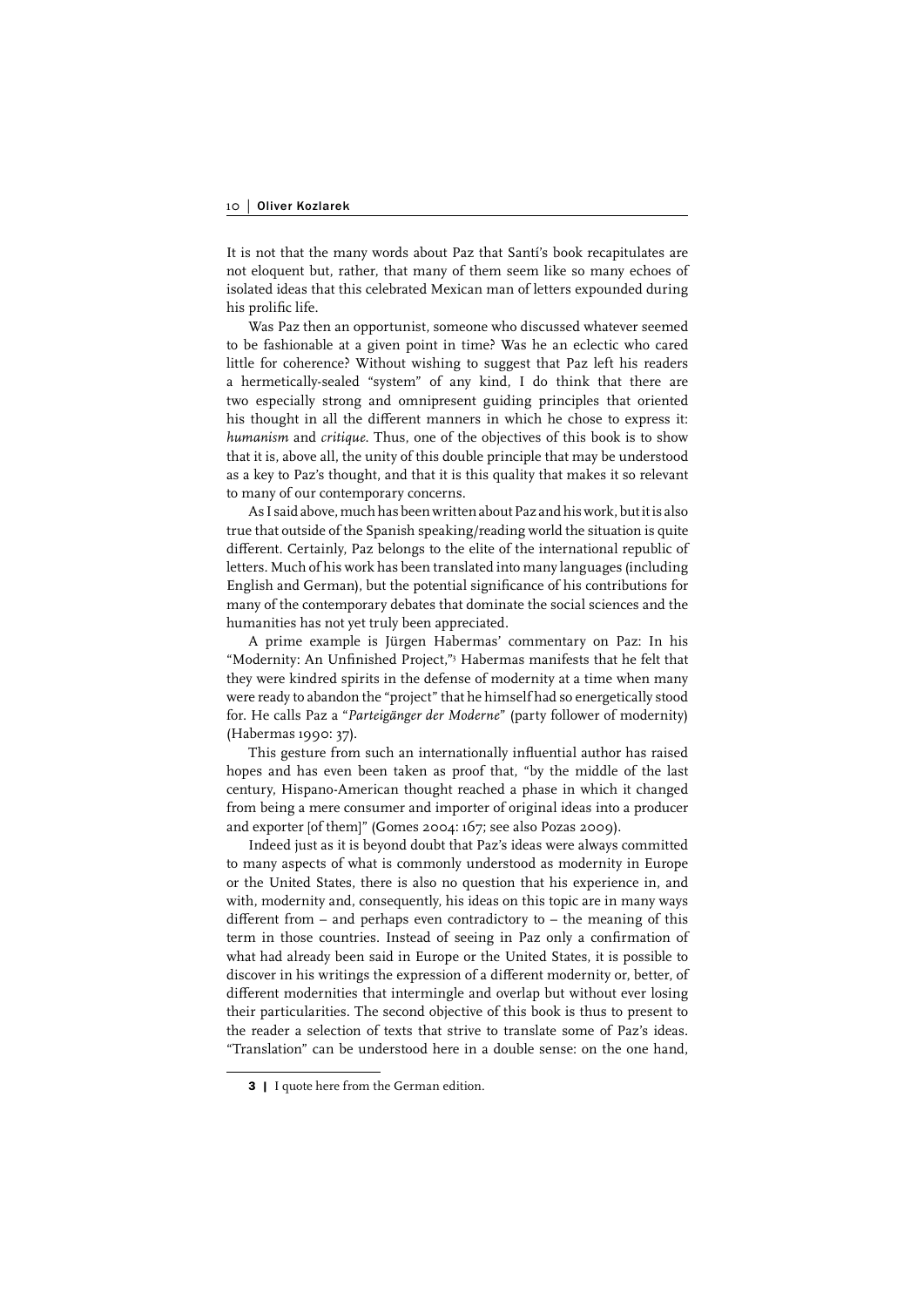some of the essays in this book were previously published in Spanish, and translating them into English responds to our desire that readers who are not specialists in Latin American literature may develop an interest in Paz's work.

But at the same time, the book also intends to achieve a different kind of "translation": it intends to show how Paz's thought can be translated into the languages of many different intellectual and academic fields where his works have not yet been discovered and where he is not yet recognized as a serious interlocutor. The focus in this book is placed on critical theory, aesthetics, anthropology and sociology, as well as philosophy.

The affirmation that Paz combines critique and humanism needs to be explained, as for many the claim of this partnership can no longer go uncontested. A particularly influential voice in this respect is still that of Michel Foucault. For Foucault, humanism undermines modernity's inclination towards a "permanent critique of ourselves" (Foucault 1984: 43), since "what is called humanism has always been obliged to lean on certain conceptions of man borrowed from religion, science and politics" (ibid.: 44). Foucault continues: "Humanism serves to color and justify the conceptions of man to which it is, after all, obliged to take recourse" (ibid.). He concludes: "[...] I am inclined to see Enlightenment [modernity] and humanism in a state of tension rather than identity" (ibid.).

Foucault is correct: humanism has indeed served on more than one occasion as a convenient discourse that helped to justify hegemonic power relations. This is true, for instance, in the case of colonialism, where everything that did not attain the ideal of European man was excluded from the category of humankind. However, the humanism that Octavio Paz strives to achieve does not start out from such a closed understanding of humankind. Instead of an *idée fixe* of this or that image of "the human", Paz's humanism is the result of experiences with other human beings and their cultures around the world; experiences that simultaneously shaped his understanding of modernity.

One key to Paz's idea of modernity is what Hannah Arendt observed so keenly some 50 years ago. For this German philosopher, modernity comprised basically the following:

The decline of the European nation-state system; the economic and geographic shrinkage of the earth, so that prosperity and depression tend to become worldwide phenomena; the transformation of mankind which until our own time was an abstract notion or a guiding principle for humanists only, into a really existing entity whose members at the most distant points of the globe need less time to meet as the members of a nation needed a generation ago - these mark the beginnings of the last stage in this development. [M]ankind now begins to replace nationally bound societies and the earth replaces the limited state territory (Arendt 1958: 257).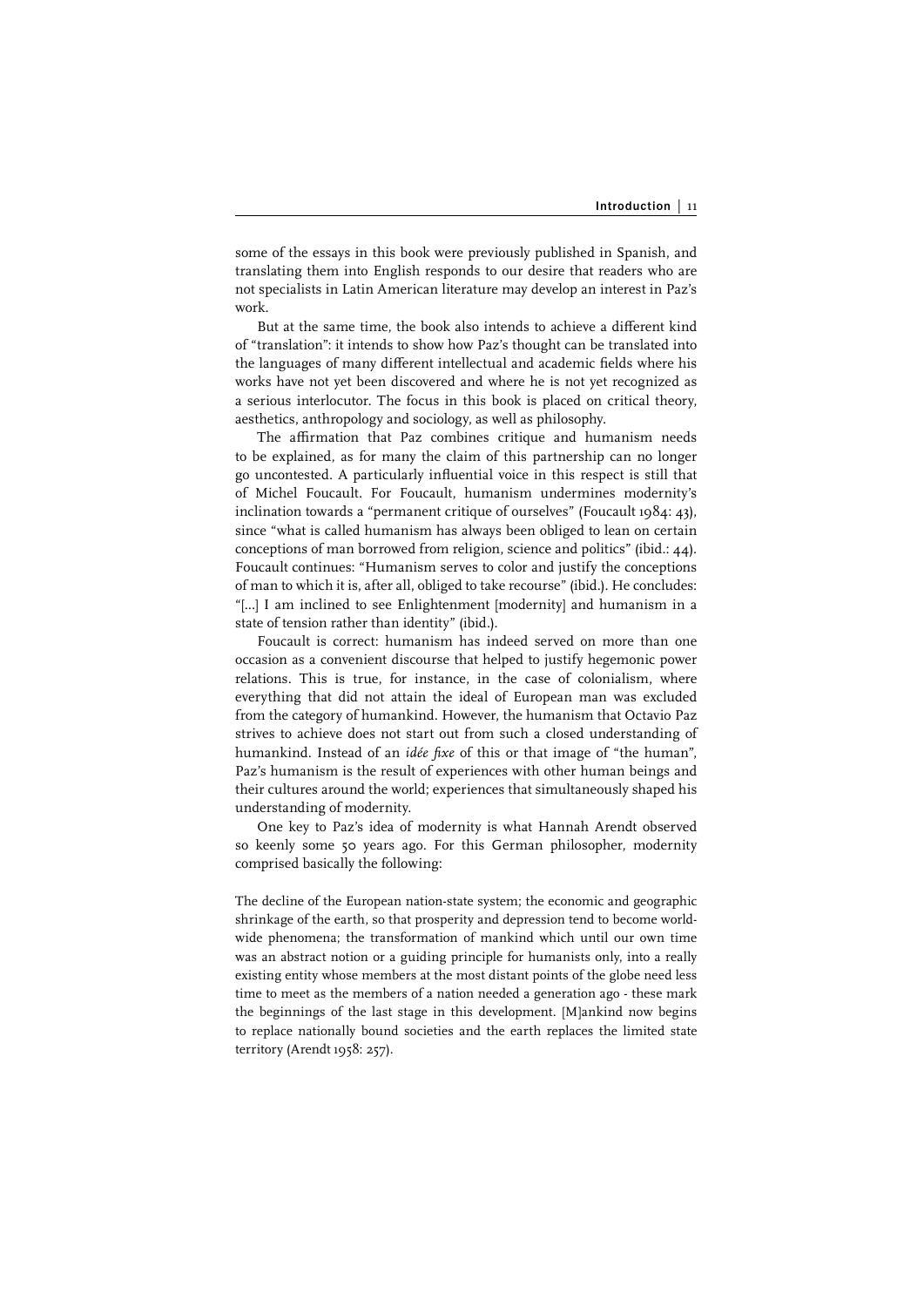Accordingly, "modernity" is above all the name of this 'growing together' of the inhabitants of the most distanced places on earth. Modernity is the name for the process that converts humankind into a concrete reality.

Paz shared this idea; however, he also knew that this process is far from finished. For someone like Paz, who oriented his ideas in experiences and not abstract ideas, this means that modernity should not be normatively overrated. Although he defended certain basic principles of modernity – such as autonomy, democracy, the independence of the sciences and arts, and so on – he knew that there are many aspects of the human condition that all modern cultures tend to overlook. Paz opted for a more cautious approach: instead of depositing certain normative contents in "modernity" – and at the same time excluding many others – he preferred to see it as an "empty name", or a cipher, for "that which does not yet have a name" (Paz 1994b: 19).

But, we could ask, does that not sound like this "worldless mentality" that Hannah Arendt also noticed as a consequence of the world growing together? For Arendt there was no doubt that "[since] men cannot become citizens of the world as they are citizens of their countries [...] the formation of a lonely mass man" and "the formation of the worldless mentality" (Arendt 1958: 257) would be consequential. Here, Arendt touches on issues that Octavio Paz was indeed very much aware of. Loneliness – or as he prefers to say, solitude – is one of the central issues in his writings. But for Paz it is not only modernity that produces solitude. Or rather, he suspects that an anthropological particularity provokes the feeling of being lonely. "Man is the only being who knows he is alone", he wrote. But just as it is certain that human beings feel lonely, it is also true that they seek out one another. In Paz's words: "[…] Man is nostalgia and the search for communion" (Paz 1994c: 195), a concept that one could take even further: "solitude" and the constant search for "the other" are the two opposite sides that produce the typically human energy, that when all is said and done, is responsible for human culture in its totality. Time and again, Paz's work explores the different forms in which distinct cultures deal with solitude and look for "communion" with "the other".

Paz's critique of modernity draws on these cultural comparisons. *The*  Labyrinth of Solitude, first published in 1950, stands out especially in this respect. It is not only a reflection on Mexican identity, but also a comparison of two modern cultures: the Mexican and the North American. At the same time, it is an exercise in the attempt to determine anthropological universals that shine through the fabric of cultures which can only be grasped through comparison. As the title reveals, the most important anthropological universal that the book is interested in is that of solitude.

Another universal that is very important for Paz manifests itself in the fact that all cultures seem to have an innate knowledge of poetry. For Paz, the "poetic experience" provides the certainty that everything in the universe is in reality connected to everything else. It is as if poetry reminded us of this universal connectivity that the "worldless mentality" of modernity seems to forget. In other words: poetic experience helps us to realize that it is indeed possible to connect to "the other" and to the world. Moreover, it makes us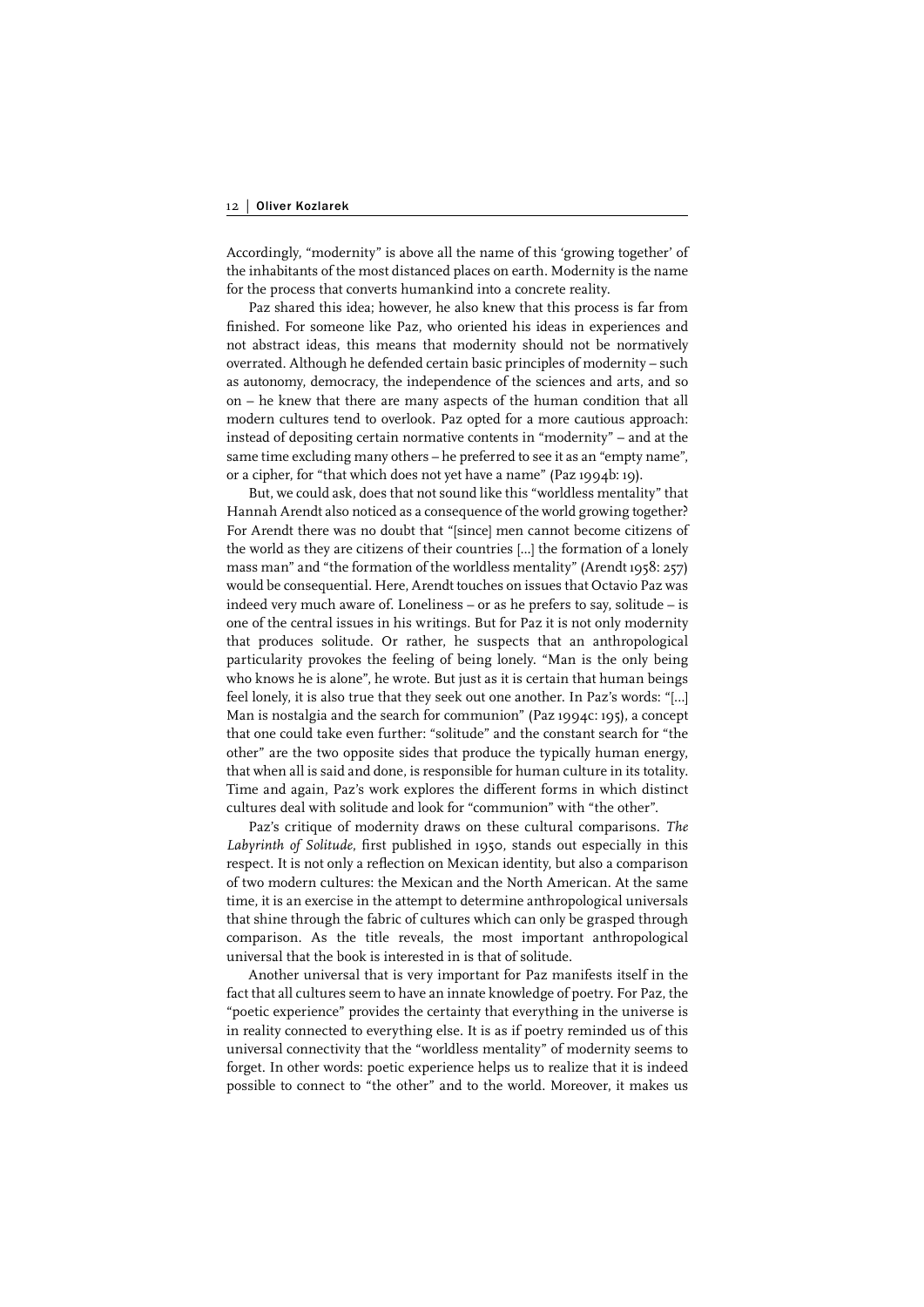aware of our incompleteness when we fail to do so. In his Nobel Prize speech from 1990, Paz recalled that even in his childhood he felt drawn to the "world out there": "The experience repeated itself over and over. Any news, an anodyne phrase, the headline in a newspaper, a popular song: all proofs of the existence of a world out there and a revelation of my unreality" (Paz 1994d: 35). This too is a modern experience, and it was probably as a result of it that Paz devoted so much of his lifetime to traveling.

Instead of seeing in Paz – as Habermas did – a *Parteigänger* (party follower) of modernity, I would prefer to call him a *Grenzgänger*; that is, someone who crosses borders. Indeed, Paz crossed all kinds of borders: the borders between politics and arts, and the borders that in the academically institutionalized sciences separate different realms of the production of knowledge, but especially the borders of the countries through which he traveled and the cultures that he studied and compared.

Crossing borders, meeting people and learning from them and their cultures are activities that in the end help to strengthen an awareness of our own incompleteness. It is in this sense that they represent an important source for any kind of self-critique. But it also helps to understand that our modern world is far from being complete. We have created a world in which the most important sources of fear among human beings are not natural disasters or divine punishments but other human beings. We are living in a world that is still dominated by violence. For Paz this suspends the completion of the "project of modernity". When he received the Peace Prize of the German Book Trade in 1984, he pronounced these words: "Violence exacerbates differences and impedes people from talking and listening; monologue eliminates the other [while] dialogue maintains the differences but creates a space in which othernesses coexist and intermingle" (Paz 1995: 466). He concluded with what can only be viewed as a grand humanist gesture: "Dialogue does not allow us to negate either ourselves or the humanity of our adversaries" (ibid.).

The "unfinished project of *modernity*" is for Paz the unfinished project of *humanity*. Modernity is not an end in itself, but a step – albeit a supremely important one – in this process that eventually will make us more human.

This book is divided into four sections: The first part is dedicated to a review of what may be called the "critical theory of Octavio Paz". It begins with two chapters (by Alfons Söllner and Oliver Kozlarek) that examine Paz's relationship to the critical theory of Theodor W. Adorno, followed by Yvon Grenier's chapter on the important influence that Marx exercised on Paz. Rubén Gallo then discusses Paz's interpretation of Freud, emphasizing that his concept of solitude can actually be traced back to Freud's ideas about melancholia in particular, and his theory of cultural malaise in general.

At least two of the chapters of the second section might also have been placed in the first one, since they continue the discussion of Paz's work through the lens of critical theory. The essay by Bolívar Echeverría compares Paz's cultural critique, as expressed in his *The Labyrinth of Solitude*, to the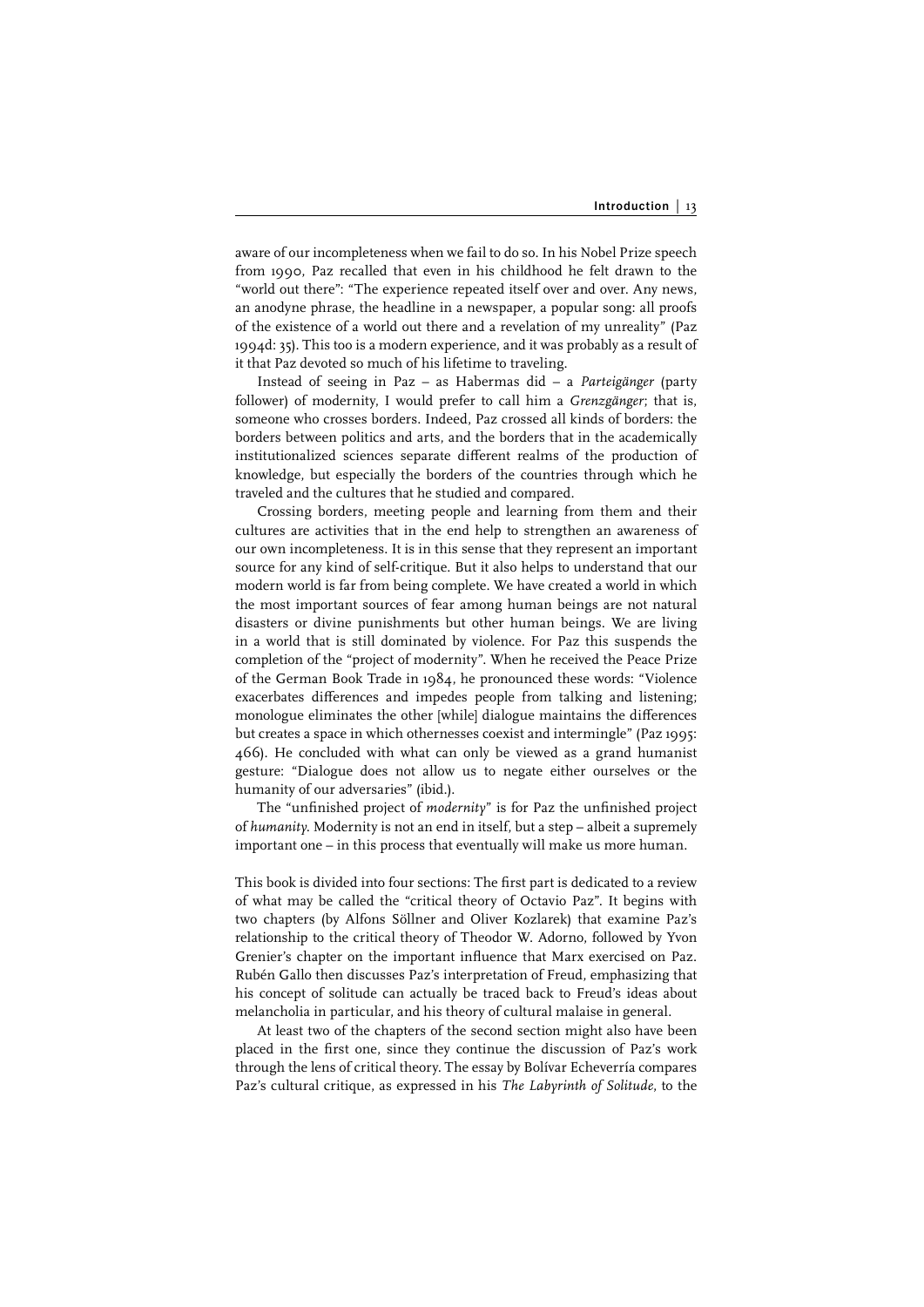famous Mexican muralists whose footsteps he seems to have followed. He sees in *The Labyrinth* a picture painted in words. Rolando Vázquez makes a similar point. Not only does he explore the relationship between the visual and language, he also proposes a form of "poetic critique" that draws on Octavio Paz and Walter Benjamin. Juan Álvarez closes this section with a detailed reconstruction of Paz's interpretation of the work of Marcel Duchamp that offers an insight into how Paz combined his poetic understanding of language and his visual intelligence in order to interpret the work of a figure whom he saw as one of the most important artists of the 20<sup>th</sup> century.

The third section centers on a discussion of the work of Paz in relation to the social sciences. The first two chapters, by Oliver Kozlarek and Jorge Capetillo-Ponce, attempt to show that although Paz was not a sociologist, there is a sociological aspect to some of his essays. In her contribution, Liliana Weinberg sheds light on Paz's affinities with anthropology.

The fourth and final section is dedicated to the philosophy of Octavio Paz. Hugo Moreno begins by comparing Paz to Hegel, while Xavier Rodriguez follows with an essay that explores the philosophical depth of Paz's ideas about otherness. Last, but not least, Juliana González discusses Paz's ideas about sexuality, eroticism and love.

#### Bibliography:

- Hannah Arendt (1958): *The Human Condition*, Chicago/London: The University of Chicago Press.
- Michel Foucault (1984): "What is Enlightenment." In: Paul Rabinow (ed.) (1984), *The Foucault Reader*, New York: Pantheon Books, pp. 32-50.
- Miguel Gomes (2004): "Modernidad, presencia de estilo y capital simbólico en *Convergencias* de Octavio Paz." In: Héctor Jaimes (ed.) (2004), *Octavio Paz: La dimensión estética del ensayo*, Mexico City: Siglo XXI, pp. 167-186.
- Jürgen Habermas (1990): "Die Moderne ein unvollendetes Projekt." In: Habermas (1990), *Die Moderne – ein unvollendetes Projekt: Philosophischpolitische Aufsätze 1977-1990*, Leipzig: Reclam, pp. 32-54.
- Octavio Paz (1994a): "La casa de la presencia." In: Octavio Paz (1994), *Obras Completas 1, La casa de la presencia*, Mexico City: Fondo de Cultura Económica, pp. 15-27.
- Octavio Paz (1994b): "Unidad, modernidad, tradición." In: Octavio Paz (1994), *Obras Completas 3, Fundación y disidencia. Dominio hispánico*, Mexico City: Fondo de Cultura Económica, pp. 15-27.
- Octavio Paz (1994c): "The Labyrinth of Solitude." In: Octavio Paz (1994), *The*  Labyrinth of Solitude: the Other Mexico, Return to the Labyrinth of Solitude, *Mexico and the United States, the Philanthropic Ogre*, New York: Grove Press, pp. 7-212.
- Octavio Paz (1994d): "La búsqueda del presente", in: Octavio Paz (1994), *Obras Completas 3, Fundación y disidencia. Dominio hispánico*, Mexico: Fondo de Cultura Económica, pp. 31-41.